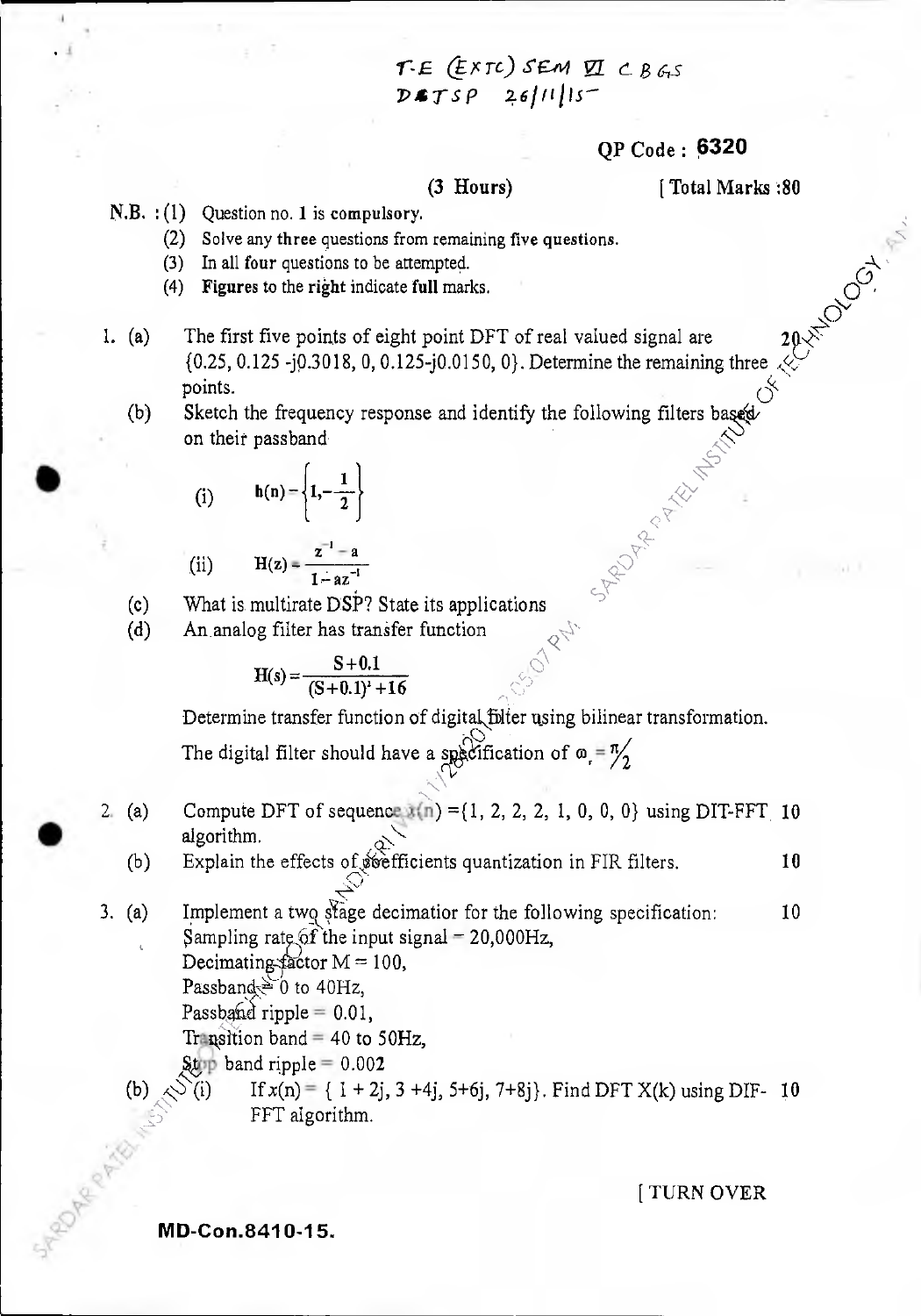OCCI AT

•

- Explain upsampling process in detail and derive for input-output relationship 10 in time domain and frequency domain. 4  $(a)$ in time domain and frequency domain.
	- In time domain and nequency domain.<br>Obtain cascade and parallel realization structures for the system described  $10\degree$  $(b)$ by  $y(n) = -0.1y(n-1) + 0.72y(n-2) + 0.7 x(n) -0.252 x(n-1)$  $\mathcal{C}^\mathcal{C}$
- 5! (a) Design a FIR digital filter using window method for following specifications.  $10$

|       | $H(e^{j\pi}) = e^{-j3\pi}$ $0 \leq  \omega  \leq \frac{3\pi}{4}$ |  |
|-------|------------------------------------------------------------------|--|
| $= 0$ | otherwise                                                        |  |

Use Hamming window of length 7

= 0 otherwise<br>window of length 7<br>low pass IIR Butterworth filter for the following specification 10 (b) Design a digital low pass IIR Butterworth filter for the following

| Passband ripple             | $\leq$ l dB |    |
|-----------------------------|-------------|----|
| Passband edge               | 4 KHz       |    |
| Stopband attenuation        | 40 dB       |    |
| Stop edge                   | 8 KHz       |    |
| Sampling Rate               | 24 KHz      |    |
| Use bilinear transformation | $\sqrt{V}$  |    |
| Write a short note on:      |             | 10 |

 $6.$  (a) Write a short note on:

- (i) Dual tone multi frequency signal detection
- (ii) Different methods for digital signal synthesis
- (b) Determine the zeros of the  $f\ddot{\hat{o}}$ llowing FIR systems and indicate whether 10 the system is minimum phase, maximum phase or mixed phase.
	- (i)  $H_1(z) = 6 + z^{-1} \cos^2 2\pi^2$

(ii) 
$$
H_2(z) = 1 + \frac{\sqrt{3}}{2} - 6z^{-2}
$$

(iii) 
$$
H_3(z) = 1 - \frac{5}{2}z^{-1} - \frac{3}{2}z^{-1}
$$

(iv) 
$$
\oint_{4}^{4}(z) = 1 - \frac{5}{2}z^{-1} - \frac{2}{3}z^{-2}
$$
  
Comment on stability of minimum and maximum phase system

 $\sum_{i=1}^n$ 

**MD-Con.8410-15.** 

 $\delta^{\!\chi}$  $\hat{\mathcal{X}}$ 

 $\mathbb{Z}^n$  $\ll$  .

**q-** $\mathcal{C}^{\chi}_{\mathcal{N}_{\mathcal{C}}}$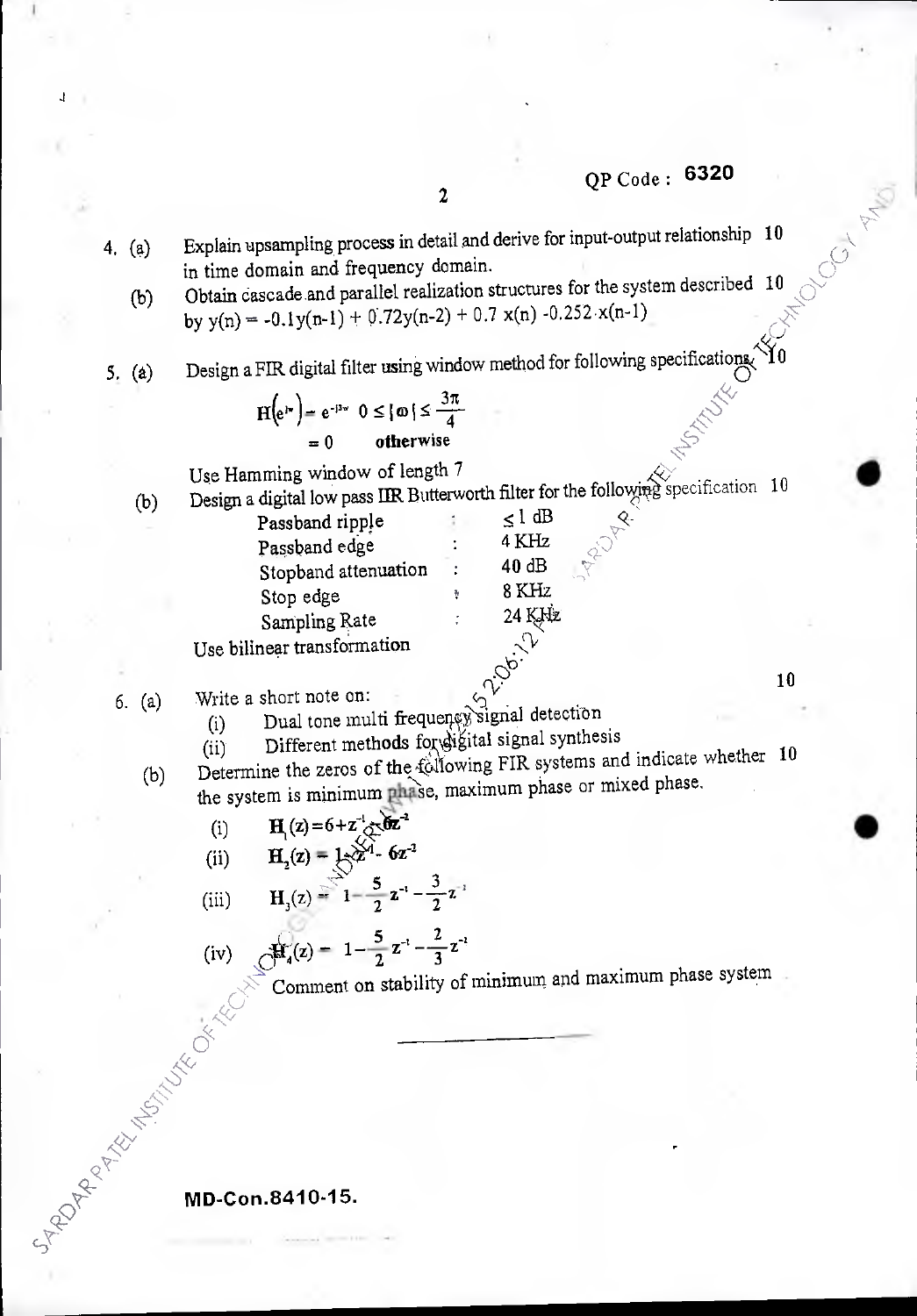# **OP Code: 6363**

 $f: \varepsilon$ . Sem  $\Omega$   $(c$   $c_{i,j})$   $2|12|15$  $CCA$ 

(3 Hours) [ Total Marks :80

N.B. : (1) Question No.1 is compulsory

•

- (2) Write any three question from Q. 2 to Q.6.
- (3) Draw neat diagram if necessary.
- 1. Solve following 20 (a) Compare between pure ALOHA and Slotted ALOHA (b) Explain working principle of selective repeat ARQ (c) What is the use of subnetwork in IP addressing (d) What is bit and byte stuffing explain with example. 2. (a) Discuss various scheduling methods used in MAC 10<br>(b) Explain need of fragmentation and field related to fragmentation in IP datagram 10 (b) Explain need of fragmentation and field related to fragmentation in IP datagram 3. (a) Solve the following related of IP datagram (a) Which field shows number of hop count 10 (b) If HLEN value is 5 and length of data is 24 bytes. Calculate option (c) What are differentiate services? (d) Packet version of-010 is discarded. Justify, (b) Draw and explain connection establishment using 3 way handshaking in TCP, 4. (a) What is DSL and HFC? Describe in brief (b) What is IEEE 802.11? Explain features of IEEE 802.11. Draw the architecture  $10$ <br>of IEEE 802.11 of IEEE 802.11 5. (a) What do you mean by decentralized peer to peer file sharing? How it is different from centralized system. 5 (b) What are the components of ATM? Explain in brief.  $\cdot$  (c) What is the role of ICMP protocol? Explain the error messages of ICMP  $\qquad$  5 10 6. (a) An ISP.are granted a block of address starting with 127.60.4.0/20. The ISP wants with each organization receiving 8 address only Design subblock and 10 give the slash notation for each subblock. (b) Which protocol gives mapping of name with IF address? Explain working of such protocol with different records. 10 10

**MD-Con. 9488 -15.**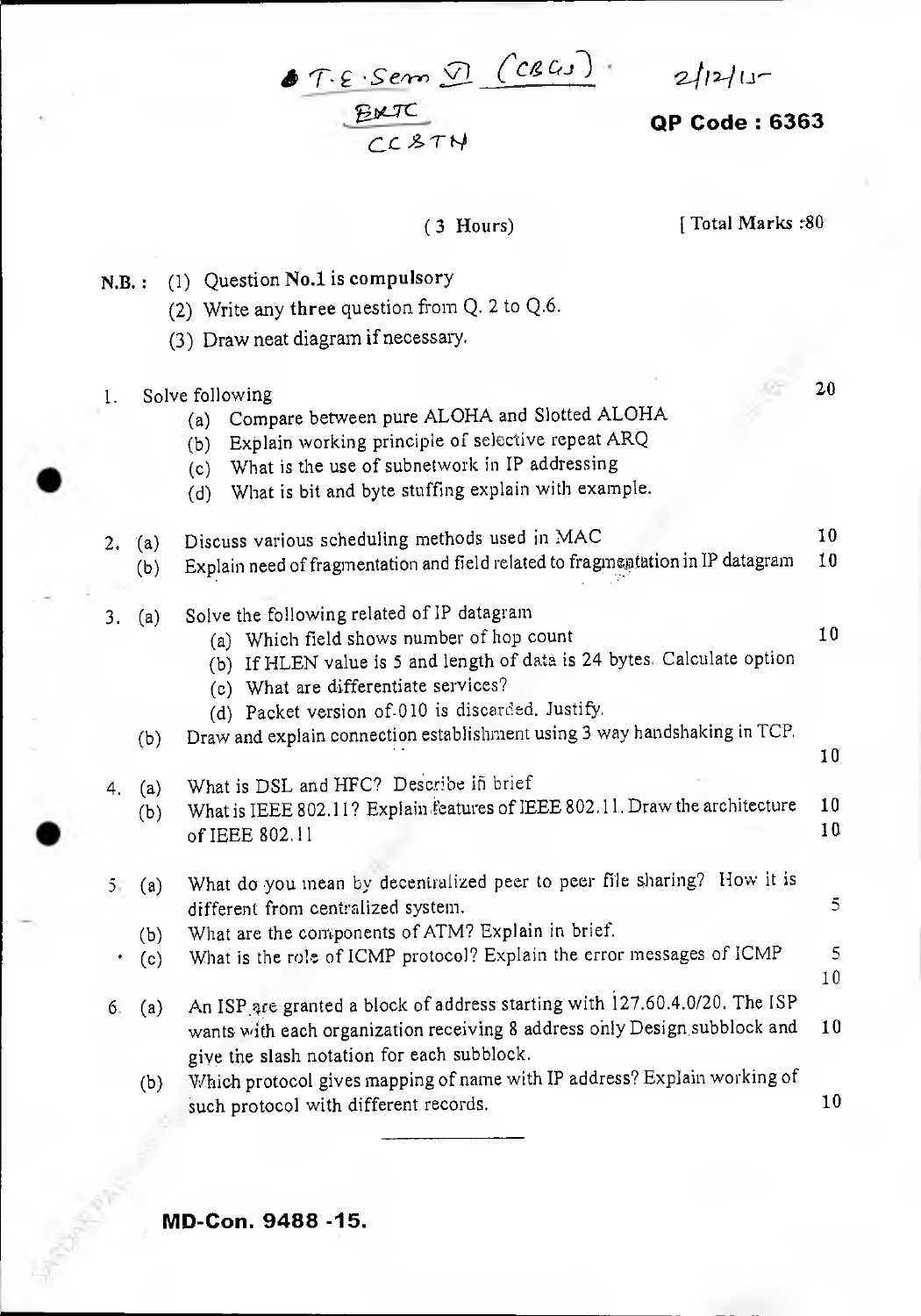*i) -et 2A) IC* 

 $\mathcal{S}% _{M_{1},M_{2}}^{\alpha,\beta}(\varepsilon)=\mathcal{S}_{M_{1},M_{2}}^{\alpha,\beta}(\varepsilon)$ 

*r7c <sup>r</sup>SErl ( P-v)z) cciird-4)* 

**QP Code : 6491** 

*Lit/s7 PW7m,* 

( 3 Hours) [ Total Marks : 80

- N.B.: (1) Question No. 1 is compulsory. Solve any three from the remaining \?-- **Five** questions.  $\mathbb{C}$ 
	-
	- (2) Figures to right indicate full marks.<br>(3) Assume suitable data if required and mention the same in the answer sheet.
- 
- ack 1. Solve **any five** from the following **c 20 c** 20 **c** 20 **c** 20 **c** 20 **c** 20 **c** 20 **c** 20 **c** 20 **c** 20 **c** 20 **c** 20 **c** 20 **c** 20 **c** 20 **c** 20 **c** 20 **c** 20 **c** 20 **c** 20 **c** 20 **c** 20 **c** 20 **c** 20 **c** 20 **c**
- b) In 2 input CMOS NAND gate all PMOS transistors have  $\begin{pmatrix} 1 \\ 1 \end{pmatrix}$  $\mathbf{w}$   $\mathbf{z}^{\circ}$ b) In 2 input CMOS NAND gate all PMOS transistors have  $\frac{1}{1}$

 $\mathbb{R}^{\mathcal{Q}}$ *(w Q---* NMOS transistors have —L n = 10. Draw its equiv4it CMOS inverter 4- r and find size ofPMOS and NMOS transistor in the eiFavalent inverter circuit.

- c) What are advantages & disadvantages of dynamic logic circuit.
- d) Why sense amplifier is used in memory circuit. Explain its working.
- e) How low power circuit is designed through voltage scaling.
- f) Explain hot carrier effect in short channel MOSFET.
- *<sup>J</sup>-1,0*  2. a) Compare resistive load inverter, saturated load inverter and CMOS inverter 10 on the basis of Noise marging, power dissipation, area and delay.
	- b) Draw 2 input CMOS NOR gate and using equivalent inverter approach and  $10$ derive expression for  $V_{\text{Q\&}}\vec{V}_{\text{H}1}$ ,  $V_{\text{OL}}$  and  $V_{\text{OH}}$ .

 $\mathbb{N}^*$  .

- $\mathfrak{S}^{\!\!\times\!\!\times}$  $\sim$  3. (a) Design clocked D  $_{\odot}$  and implement using standard CMOS logic style. 10 b) Draw layout of six transistor CMOS SRAM using lambda rule.  $\cdot$ 10
	- 4. a) Explain  $\leftarrow$   $\frac{1}{2}$  x 4-bit array multiplier with the help of necessary hardware for the generation and addition of partial product. 10
		- b) Whx ESD protection is required for CMOS chips. Explain various techniques &SD protection. 10

**[ TURN OVER** 

**MD-Con.-12063 -15** 

**154°** 

**4)1** 

**g-**

**•**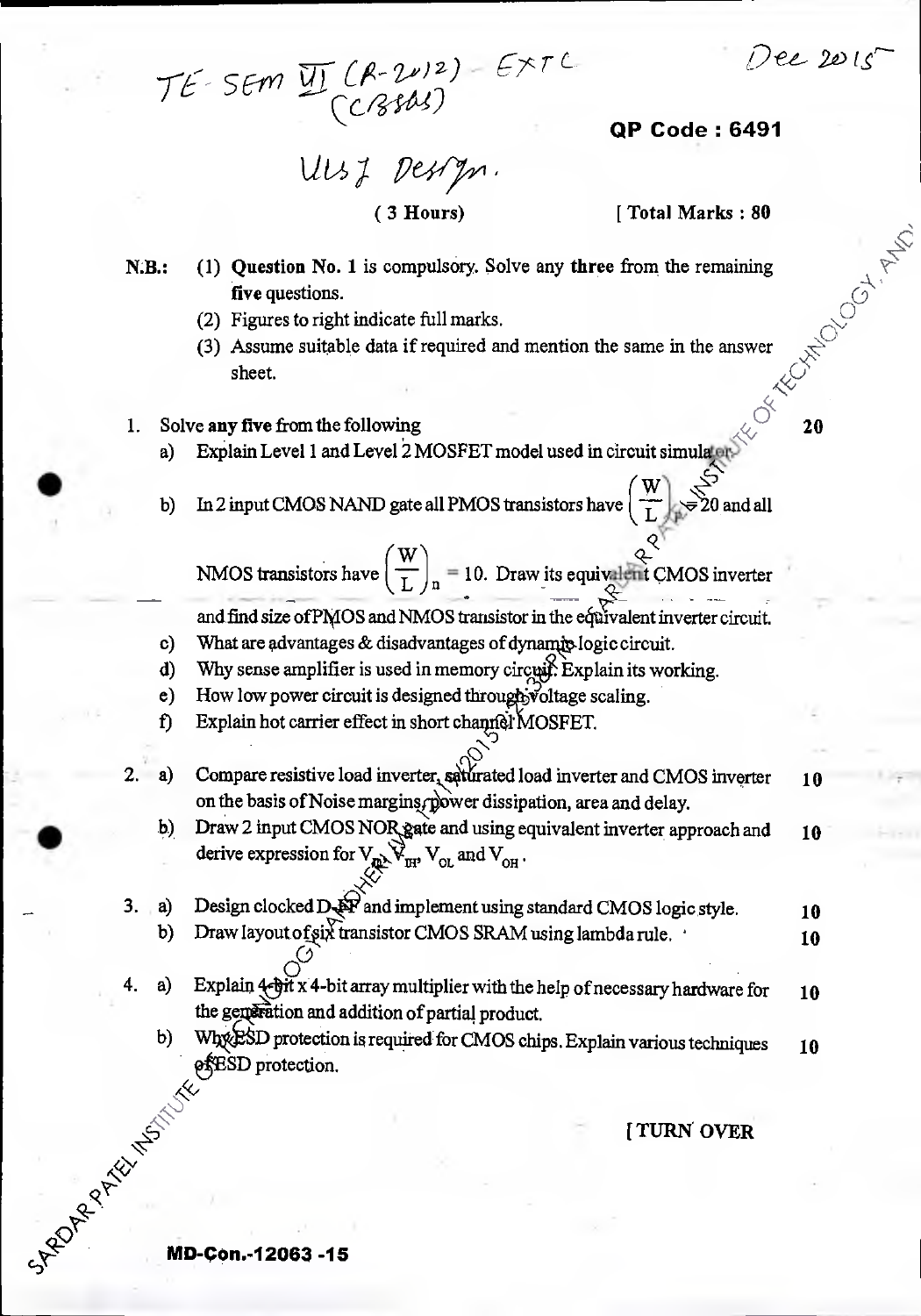•

**10 A A A** 

 $\sim$  2 -

- 5. a) Implement  $y = \overline{A(D+E) + BC}$  using
	- i) Static CMOS style
	- ii) Pseudo NMOS logic style
	- iii) Dynamic logic style
	- iv) Transmission Gate logic
	- advantages and  $\&$  10  $\mathcal{O}^{\mathcal{C}}$ b) What are different types of MOSFET scaling? Explain disadvantages of each using appropriate equations.
- 6. Write short notes on any four
	- i) 3T-DRAM cell
	- ii), Clock distribution in VLSI system
	- iii) Barrel shifter

**MD-con.-12063 -15** 

- iv)  $C^2MOS$  logic style  $C^2$
- v) 1-bit shift register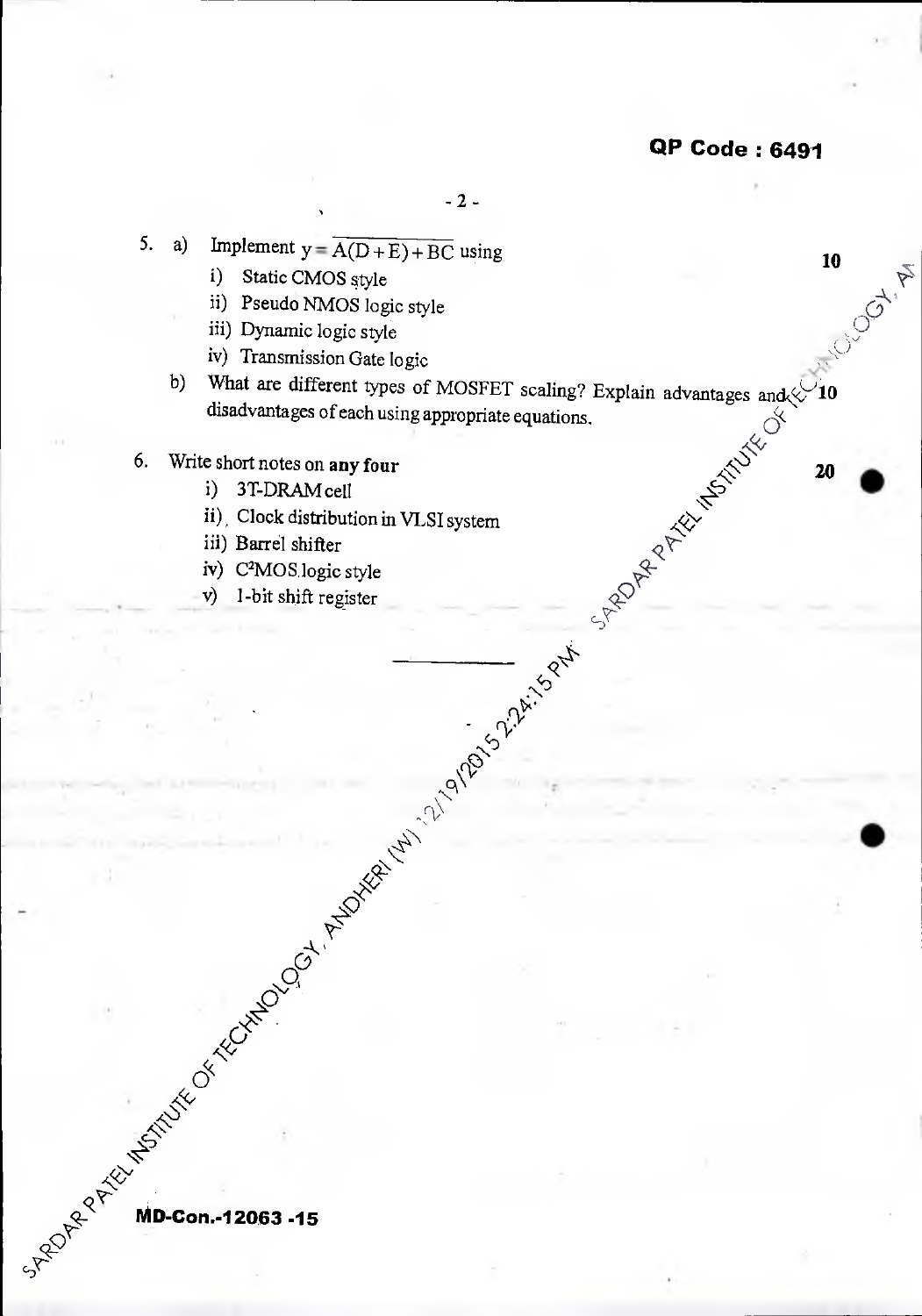$T.E.$  sern  $\Pi$  (CBGs)  $CExTc$ )

*191tritr* 

Total Marks: 80

 $(20)$ 

# Q.P.No• **6278**

 $\sim$ 

*—7)7/ri7ti Cron no urp; awri ,* 

Dyration: 3 Hrs

N, B: Question No 1 is compulsory. Attempt any three questions out of remaining five. All questions carry equal marks Assume Suitable data, if required and state it clearly.

Q1)

- a) Describe in brief four types of Trade-Offs that can be accomplished by using Error correcting code.
- b) How is signal bandwidth spread in spread spectrum modulation?
- c) What is Entropy of an information source? When is entropy maximum?
- d) What is gram Schmitt orthogonalization procedure? Explain?
- e) Distinguish between Matched filter and Correlator.

Q2) a) Consider a DMS S =  $(S_1, S_2, S_3...S_7)$  with following message probabilities (10) Si S<sub>1</sub> S<sub>1</sub> S<sub>2</sub> S<sub>3</sub> S<sub>4</sub> S<sub>5</sub>  $\sqrt{S_6}$  S<sub>5</sub> S<sub>7</sub>  $\frac{6}{P(s_1)}$  0.40 6.25 0.15 0.10 0.05<sup>kV</sup> 0.03 0.02

:N. Encode the source using Huffman algorithm. Find the average code length and efficiency.<br>  $\bigcirc$ 

b) Explain the necessity of line codes for data transmission. State different types of the codes.<br>(10) Plot power spectral density of NRZ signal.

 $Q3$ ) a) State and explain maximum likelihood decision rule. Explain the function of (10)<br>correlator receiver.

correlator, receiver.<br>b) Derive the expression for error probability of BPSK system with coherent detection. (10)

 $\sum_{n=1}^{\infty}$  to  $\sum_{n=1}^{\infty}$  transmitter. Sketch the waveforms at the Q4) a) Draw and explain the blook diagram of OQPSK transmitter. Sketch the waveforms at the Q<sub>10</sub> output of each block of the transmitter.

# **MD-Con. 7333-15. TURN OVER AN PROPERTY ASSESS**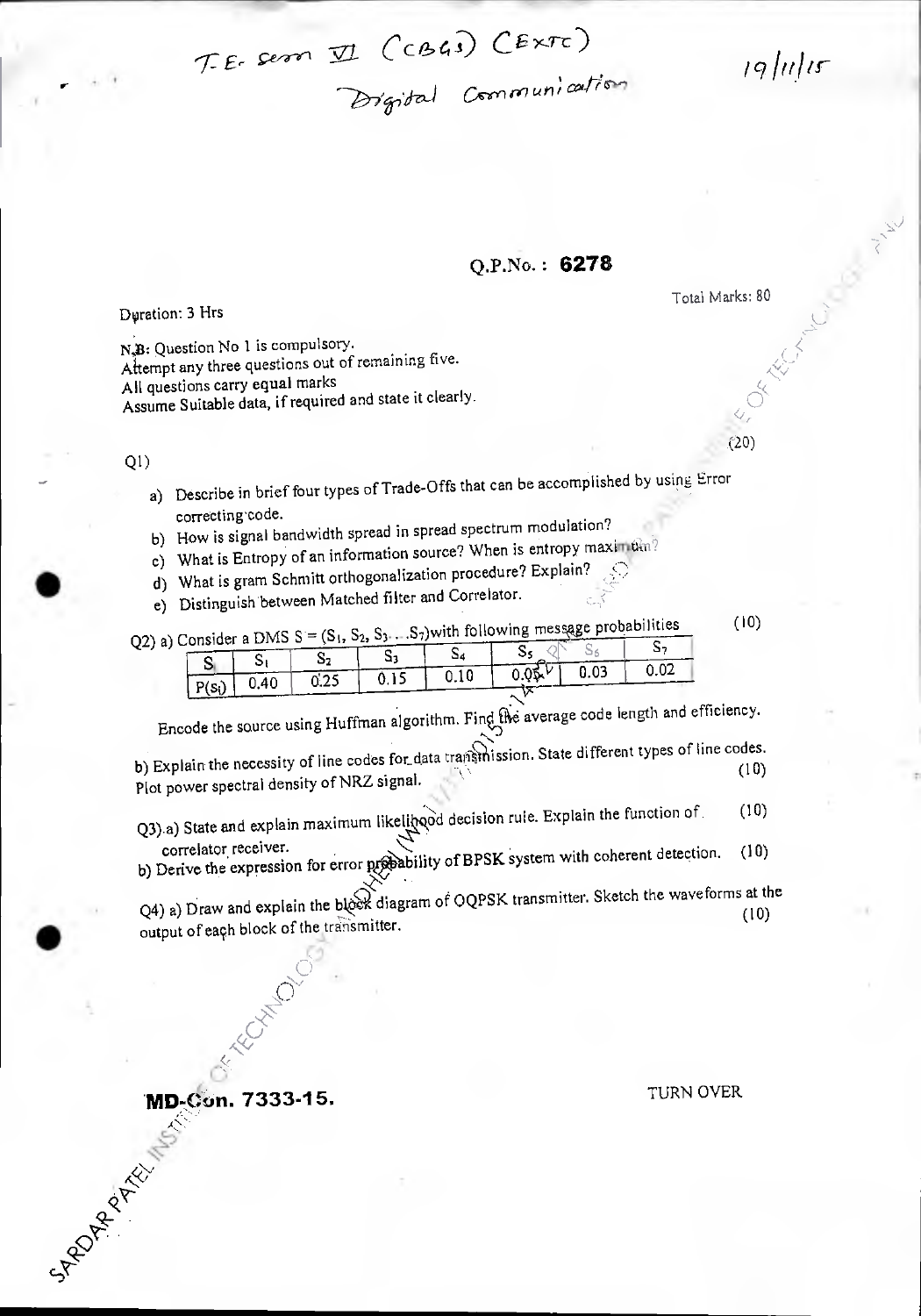### <sup>2</sup>**OP Code : 6278**

b) Consider a  $(7, 4)$  code whose generator matrix is  $(10)$ 

1 1 1 1 0 0 0  $G = \begin{bmatrix} 1 & 0 & 1 & 0 & 1 & 0 & 0 \\ 0 & 1 & 1 & 0 & 0 & 1 & 0 \\ 0 & 0 & 0 & 0 & 0 & 0 & 0 \\ 0 & 0 & 0 & 0 & 0 & 0 & 0 \\ 0 & 0 & 0 & 0 & 0 & 0 & 0 \\ 0 & 0 & 0 & 0 & 0 & 0 & 0 \\ 0 & 0 & 0 & 0 & 0 & 0 & 0 \\ 0 & 0 & 0 & 0 & 0 & 0 & 0 \\ 0 & 0 & 0 & 0 & 0 & 0 & 0 \\ 0 & 0 & 0 & 0 & 0 & 0 & 0 & 0$ 0 -1 1 0 0 1 0  $\begin{matrix} 0 & 1 & 1 & 0 & 0 & 1 & 0 \\ 1 & 1 & 0 & 0 & 0 & 0 & 1 \end{matrix}$ 

1) Find  $H$ , the Parity – Check matrix of the code.

2) Compute the syndrome for the received vector  $1 1 0 1 1 0 1.1s$  this a valid code vector?

Q5)a) Design Encoder for an (8,5) cyclic code with generator  $g(x) = 1 + x + x^2 + x^3$ . Use this encoder to find the code Word for the message (10101) in systematic form. (10) b) Draw the state Diagram and Tree diagram for L= 3, rate  $=\frac{1}{3}$  convolution encoder generated by  $g_1(x) = x + x^2$ ,  $g_2(x) = 1+x$ ,  $g_3(x) = 1+x+x^2$ . (10)

Q6) a) What are two basic types of spread spectrum systems?  $\mathbb{R}$  is via the basic principle of each (10) of them.  $(10)$ 

b) Explain in detail 16-QAM transmitter and receiver system .Draw and explain signal constallation diagram for 15 O AM. constellation diagram for  $16-QAM$ . (10)

مالوسيلا.

—<br>।<br>।

 $\mathcal{A}_\lambda$ 

 $z_{\rm x}$  .

 $\mathcal{O}^{\mathcal{O}}$ 

 $\hat{\sim}$ 

**D-Con. 7333-15.** 

**cpt.** 

OF THE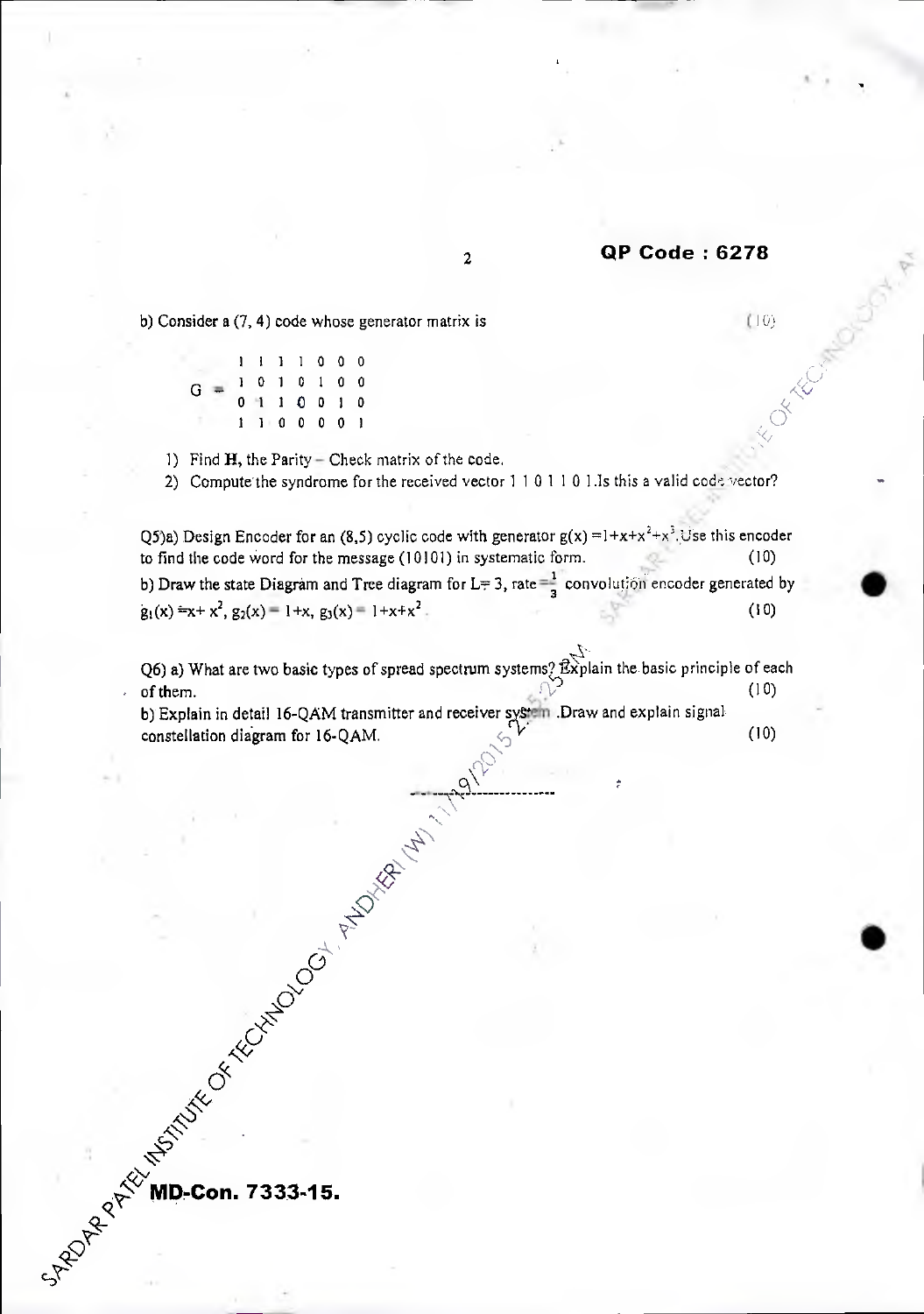$T.E.S. sem D(Extc) (c841)$   $19/12/15$ 

 $\bigcap$ 

# Q.P. Code: **6444**

### (3 Hours) [ Total Marks :80

 $\lesssim$ 

 $N.B.: (1)$  Question No.1 is compulsory

**.4** 

- (2) Answer any three questions out of the remaining five questions.
- (3) Assumptions made should be clearly stated.
- (4) Figures to the right indicate full marks.
- .(5) Assume suitable data whenever required but justify the same.

### 1. (a) Explain-Monolithic Kernel Vs Microkernel. 5 (b) How is a real time OS different from normal OS? What are the characteristics  $\overline{5}$ of a RTOS? • (c) What is-PCB ? Discuss its major fields. 5 (d) Explain different services provided by Operating System. 5

- 2. (a) Suppose that a disk drive has 200 cylinders, numbered 0 to 199. The initial 10 head position is at 100<sup>th</sup> track. The queue of pending requests in FIFO is 55, 58, 39, 18, 90, 160, 150, 38, 184. Calculate average seek time for each of the following algorithm.
	- 1. FCFS 2. SSTF 3. SCAN 4. C-SCAN
	- (b) Explain Linux Policy for Page Replacement.  $\qquad 10$
- 3. (a) Explain memory Management with Linked List and Bitmap. **10** 
	- (b) Consider the following set of processes having their CPU burst time (in millisecond) 10

| Process | CPU Burst time | Arrival time |
|---------|----------------|--------------|
|         |                |              |
| Pク      |                |              |
|         |                |              |

for each of following algorithm

Draw Gantt chart

- Calculate average waiting time and Average turnaround time
	-
	- (2) SJF
- Calculate<br>
(1) FCFS<br>
(2) SJF<br>
(3) r<br>
(3) r (3) Priority scheduling having priority range from 1 to 3, respectively for process  $Pi = 3$ ,  $P2=2$ ,  $P3=3$  as given
	- (4) RR (slice= 2)

**[TURN OVER** 

**MD-Con. 11288-15.**